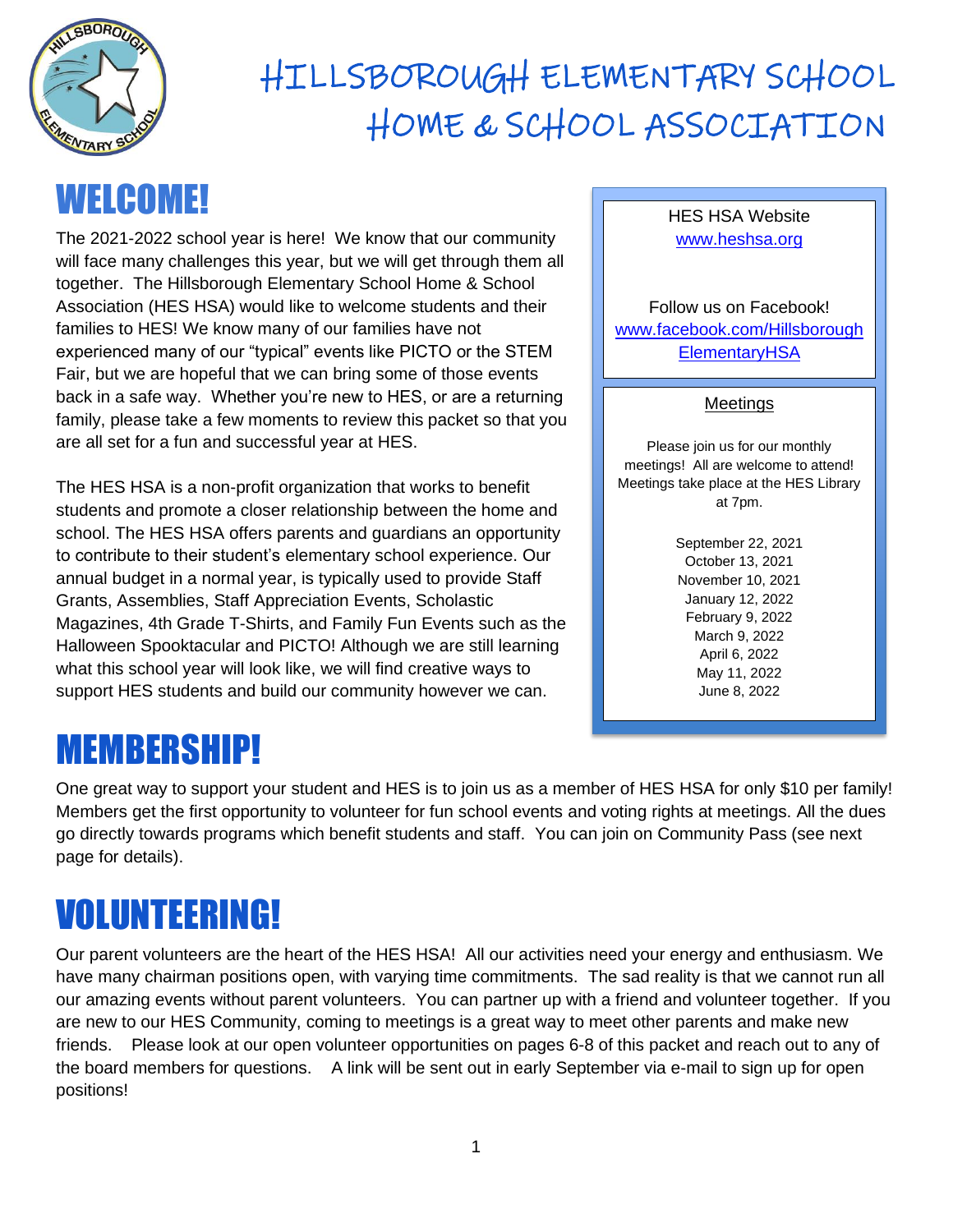

### INVEST IN YOUR CHILD

The HSA is happy to give families a way to "opt-out" of traditional fundraisers through a one-time, taxdeductible donation. "Invest in your HES Child" and you can feel guilt-free about not participating in other fundraisers organized by the HSA throughout the school year. Please consider donating any amount. You will feel good knowing that 100% of the money supports the HSA and HES students. You can donate online through Community Pass.

HES HSA is partnered with Community Pass to accept donations and registrations online. Community Pass lets you pay by credit or debit card for HES/HSA membership, events, Invest in Your HES Child, etc. For instructions, use this link:



[https://register.communitypass.net/reg/login.cfm?cuBHCvXClZwtomy3Erh3n%2B7UoB9PXoxk9V2eh8RZkO%](https://register.communitypass.net/reg/login.cfm?cuBHCvXClZwtomy3Erh3n%2B7UoB9PXoxk9V2eh8RZkO%2BWj9UZiY3p8g%3D%3D) [2BWj9UZiY3p8g%3D%3D](https://register.communitypass.net/reg/login.cfm?cuBHCvXClZwtomy3Erh3n%2B7UoB9PXoxk9V2eh8RZkO%2BWj9UZiY3p8g%3D%3D)

## **Konstella**

We invite and encourage all parents/guardians of HES to join our secure and private parent communications platform called Konstella. This user-friendly platform offers a website and apps for both iPhone and Andriod devices. Konstella will help our Home and School Association communicate with you about upcoming events, classroom updates, school calendars, volunteer sign ups, HSA Committee Coordination, and class parent communication. Returning families are encouraged to update their children's classroom assignments in Konstella as soon as possible so that class specific information is not missed. Konstella is a great way for parents to connect with each other and provides another method of support as everyone navigates the new learning models.

To get started, simply click on the following link, which will take you immediately through the registration process. Note that the link is case sensitive.

<https://www.konstella.com/cd/9Iy6O1>

Alternately, you may log on to the website at [https://www.konstella.com,](https://www.konstella.com/) select "Find your School" in the upper right hand corner and start to type out the first few letters of Hillsborough Elementary School and our school will automatically populate and you may proceed with registration from there.

If you have any questions or need any assistance joining Konstella, contact Meghann Valeo at [president@heshsa.org.](mailto:president@heshsa.org)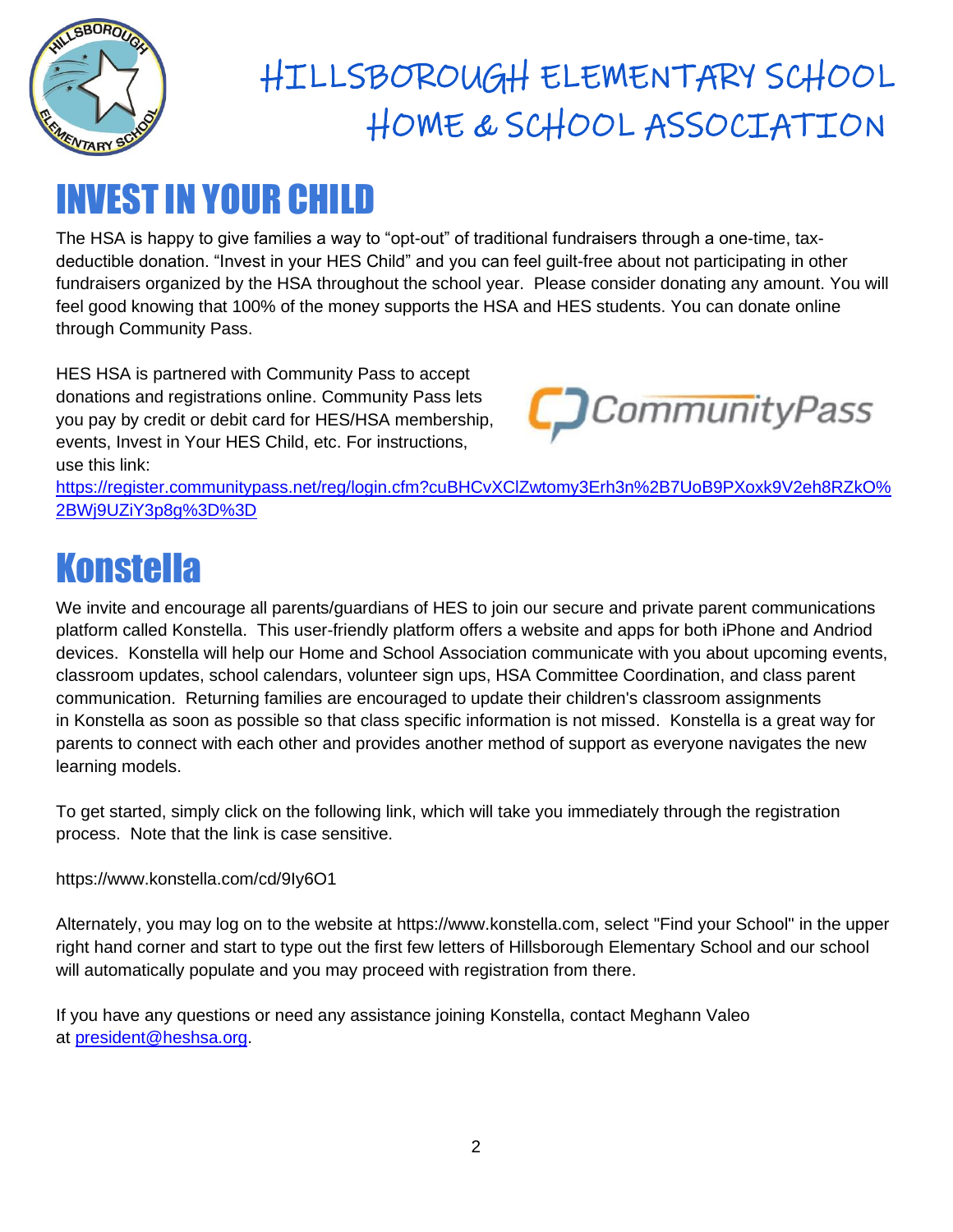

### 2021-2022 HES/HSA Executive Board

Questions? Feel free to contact us anytime!

| President                      | Meghann Valeo            | president@heshsa.org          |
|--------------------------------|--------------------------|-------------------------------|
| <b>Vice President</b>          | <b>Melanie Simone</b>    | vicepresident@heshsa.org      |
| <b>Recording Secretary</b>     | <b>Shannon Woerner</b>   | recordingsecretary@heshsa.org |
| <b>Corresponding Secretary</b> | <b>OPEN</b>              |                               |
| Treasurer                      | <b>Andrew Piccirillo</b> | treasurer@heshsa.org          |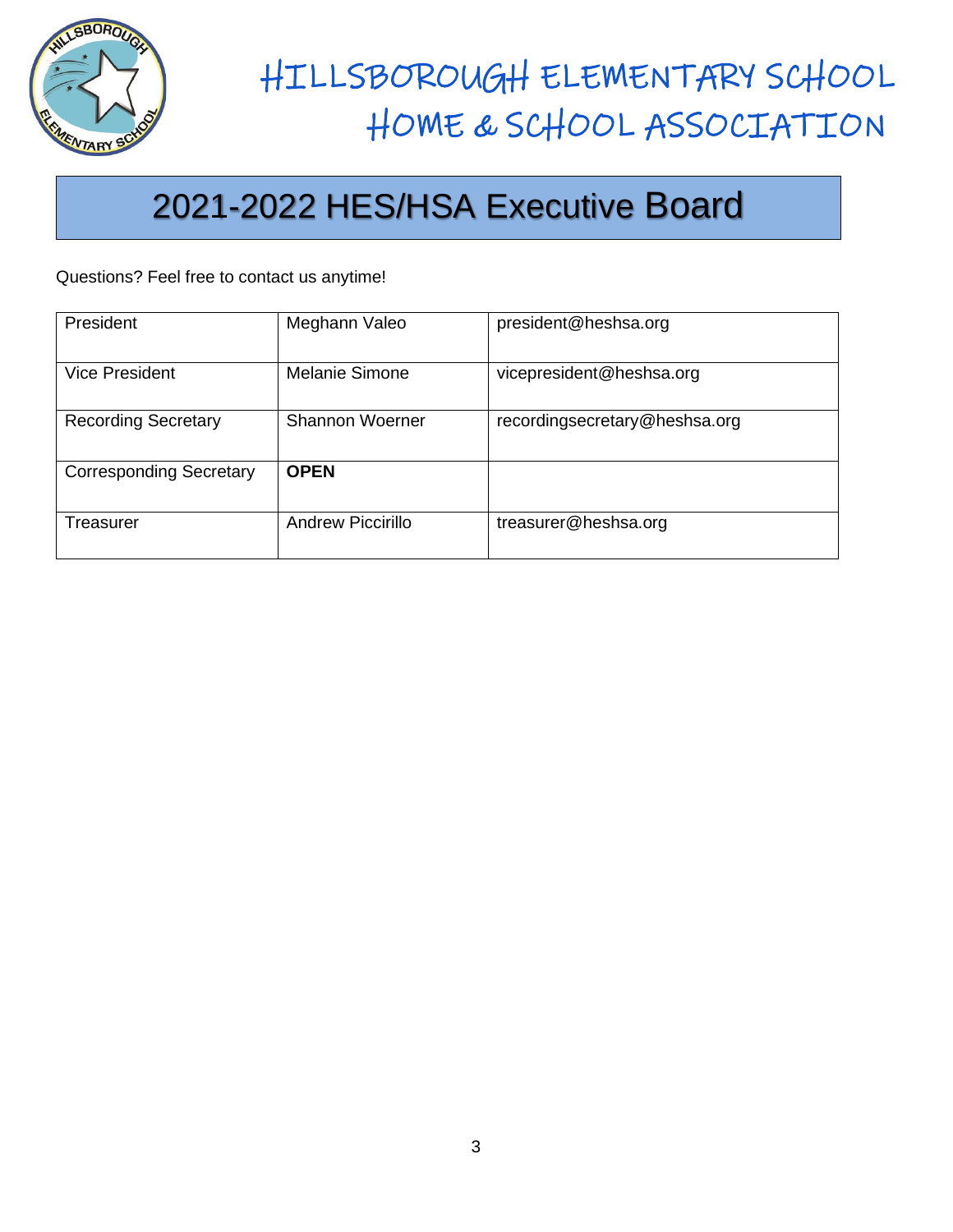

 $\overline{a}$ 

# HILLSBOROUGH ELEMENTARY SCHOOL HOME & SCHOOL ASSOCIATION

## 2021-2022 School Spirit Days!

| Date       | Theme                           | School Spirit Days 2021-2022           |
|------------|---------------------------------|----------------------------------------|
| Sept. 24th | Hat Day                         |                                        |
| Oct. 22nd  | Wear One Color Day              | 33829<br><b>TOUSE</b>                  |
| Nov. 24th  | Superhero Day                   | $\bullet$                              |
| Dec. 23rd  | PJ Day                          | auama pari                             |
| Jan. 21st  | Crazy Hair Day                  |                                        |
| Feb. 11th  | Team Jersey Day                 | JERSEY DAY<br><b>THE EXPLOSURE AND</b> |
| March 11th | Disney Day                      |                                        |
| April 8th  | Hawaiian Shirt/<br>Sunglass Day |                                        |
| May 4th    | Star Wars Day                   |                                        |
| May 26th   | School Color Day - Field Day    |                                        |
| June 14th  | Red, White and Blue Day         |                                        |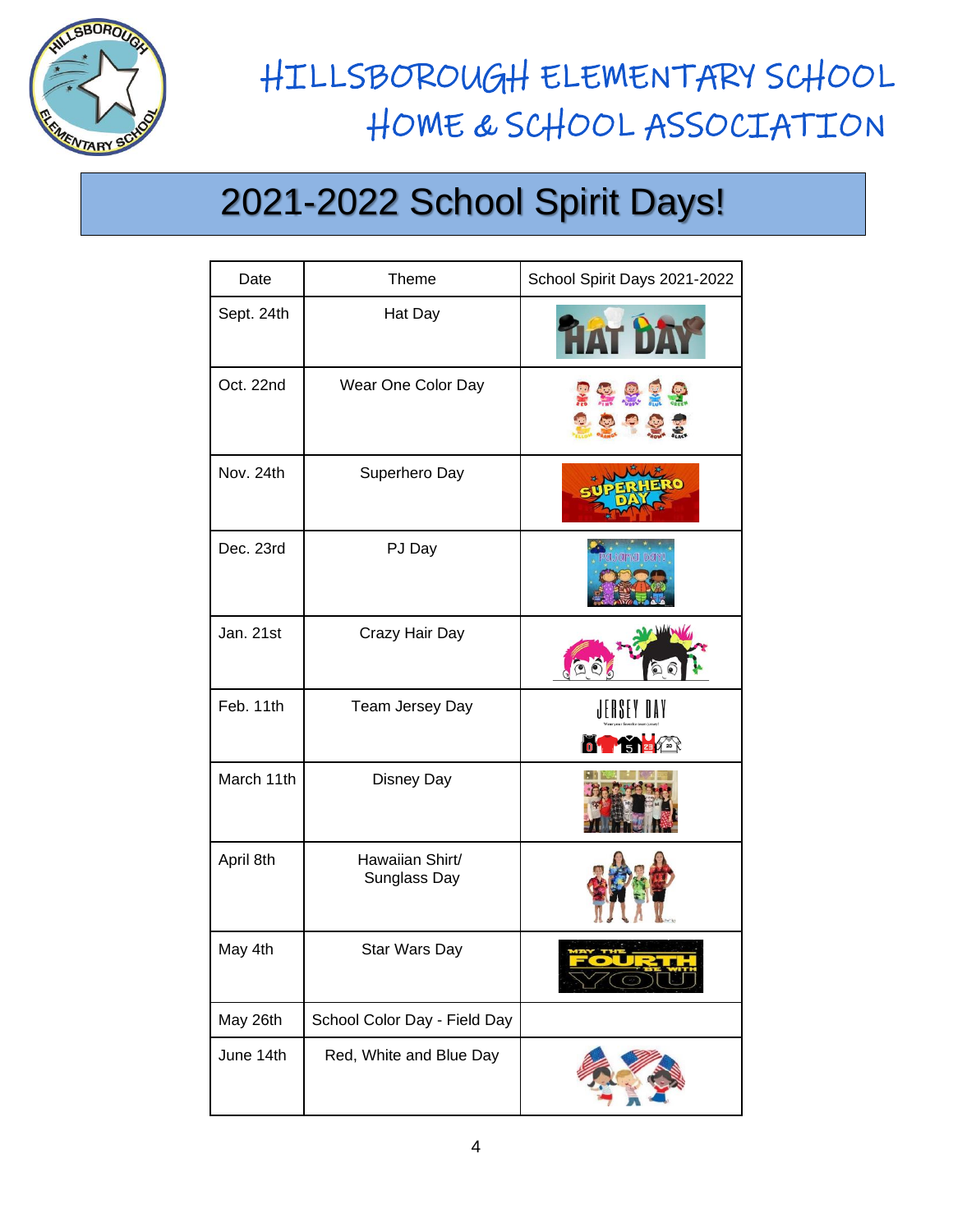

## 2021-2022 HSA Calendar

**September 2021** th- First Day of School th- School Closed nd- HSA Meeting- 7pm

**October 2021**

TBD- Book Fair th- HSA Meeting– 7pm th-29th- Red Ribbon Week th- Halloween Spooktacular- 7pm

30- Sneaker Recycling Fundraiser

**November 2021** TBD- Griggstown Pie Fundraiser 2nd- School Closed 4th-5th- School Closed/NJEA Convention 10th- HSA Meeting– 7pm 19, 22, 23- Half Day K-6 Conferences 24th- Half Day- All Students/Staff 25-26th- School Closed

**December 2021** 23rd- Half Day- All Students/Staff 24-31- School Closed

**January 2022** th- HSA Meeting – 7pm th- School Closed st- PICTO Night- HHS Cafeteria, 7-9pm **February 2022**

TBD- Paint Night Fundraiser 9th- HSA Meeting- 7pm 21st- School Closed

**March 2022** TBD- Spring Book Fair 9th- HSA Meeting – 7pm 25th- HES STEM Fair- 7-9pm

**April 2022** TBD- Fun Run 11-18th - School Closed 6th- HSA Meeting- 7pm

**May 2022** 2-6th- Teacher Appreciation Week 11th- HSA Meeting- 7pm 26th- Field Day 30th- School Closed

**June 2022** TBD- 4th Grade Day th- HSA Meeting th- Flag Day Assembly th- Half Day th- Half Day-Last Day/Graduation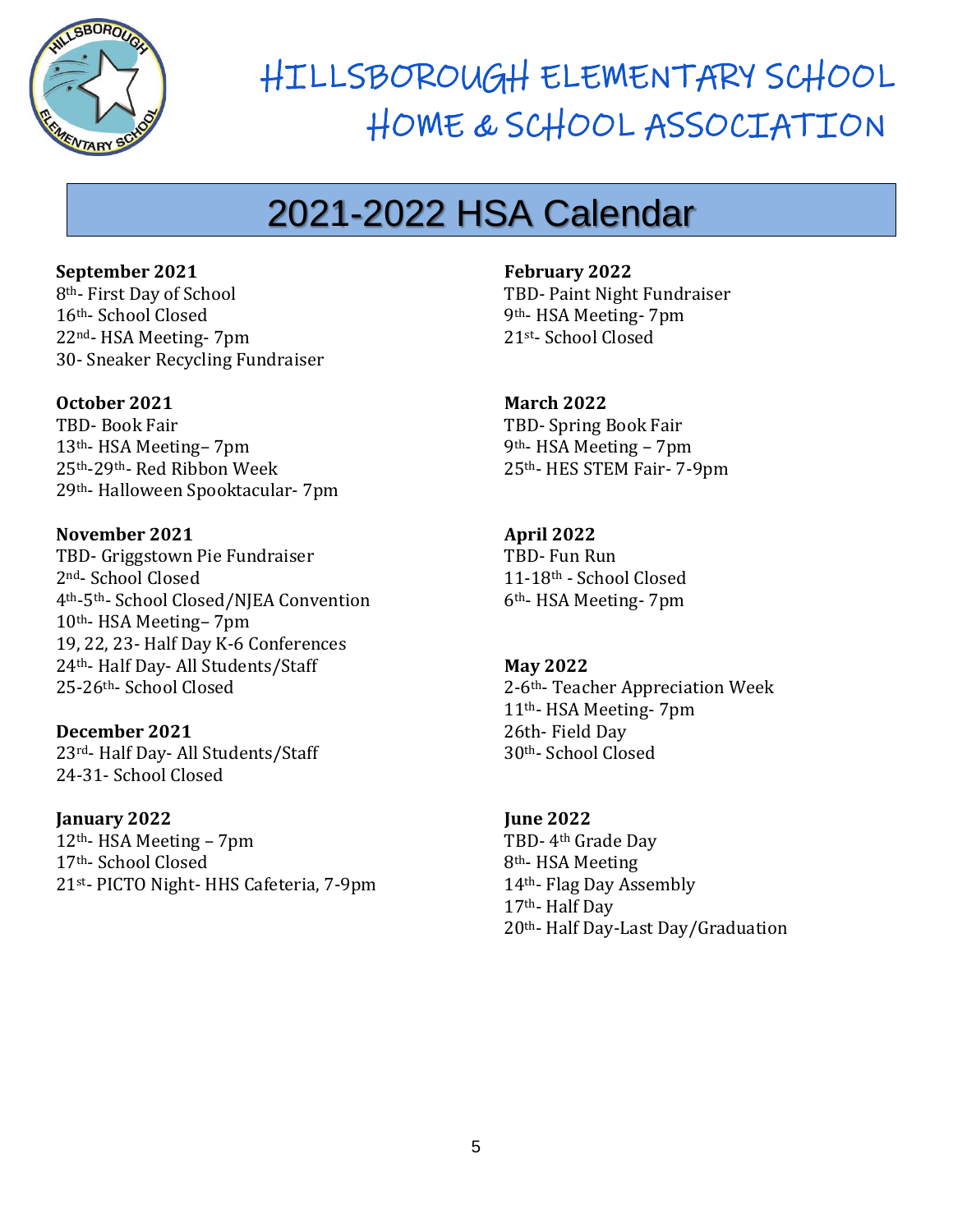

| <b>HES/HSA Committee Chair List</b>                                                                                                                                                                                                                                                                                                                        | 2021-2022 School Year                                                 |
|------------------------------------------------------------------------------------------------------------------------------------------------------------------------------------------------------------------------------------------------------------------------------------------------------------------------------------------------------------|-----------------------------------------------------------------------|
| As of 8/24/2021                                                                                                                                                                                                                                                                                                                                            |                                                                       |
| Assemblies - Generate a list of 10 possible assemblies & then facilitate them<br>through the year. Submit list to HSA Exec Board & Principal for approval.<br>Assemblies should reinforce curriculum (must work with office staff to ensure<br>assembly runs smoothly). Present info at HSA Mtg.                                                           | Chair: Andrew Piccirillo<br>treasurer@heshsa.org                      |
| Book Fair (Fall) - Organize, schedule volunteers and work book sales.                                                                                                                                                                                                                                                                                      | <b>Chair: OPEN</b>                                                    |
|                                                                                                                                                                                                                                                                                                                                                            | <b>Co-chair: OPEN</b>                                                 |
| <b>Book Fair (Spring) – Organize, schedule volunteers and work book sales.</b>                                                                                                                                                                                                                                                                             | <b>Chair: OPEN</b>                                                    |
| Box Tops - Sort, organize and submit labels as required for reimbursement.                                                                                                                                                                                                                                                                                 | <b>Co-chair: OPEN</b><br><b>Chair: OPEN</b>                           |
| Hold two "contests" per year.                                                                                                                                                                                                                                                                                                                              |                                                                       |
| Class Parents - Recruit volunteers and establish class parents for each<br>classroom. Oversee class parents and parties throughout the year.                                                                                                                                                                                                               | Chair: Shannon Woerner<br>recordingsecretary@heshsa.org               |
|                                                                                                                                                                                                                                                                                                                                                            | Co-chair: OPEN                                                        |
| Field Day - Coordinate full day of outdoor games and activities. Requires<br>taking advance lunch orders, organizing volunteers to assist with games, food<br>service, set-up and clean-up. Usually takes place in May or June.                                                                                                                            | Chair: Mrs. Rutz<br>Food/Volunteers: Kim Brogan                       |
| Fourth Grade Day - Organize a full day of off-site activities for all 4 <sup>th</sup> graders                                                                                                                                                                                                                                                              | <b>Chair: OPEN</b>                                                    |
| in June, including sub-committees to oversee fund-raising, including the<br>clothing drive, food, T-shirts, etc.                                                                                                                                                                                                                                           | <b>Co-chairs: OPEN</b>                                                |
| Fun Run- Organize and plan a school wide Fun Run. Coordinate with the<br>fundraising company for online fundraising and support, work with the HSA<br>Treasurer to ensure the funds are delivered at the end of the event.<br>Coordinate with school staff to plan the fun run activities and solicit parent<br>volunteers to assist throughout the event. | <b>Chair: OPEN</b><br><b>Co-Chair: OPEN</b><br><b>Committee: OPEN</b> |
| Griggstown Pie Fundraiser- Coordinate November pie fundraiser with<br>Griggstown Farm. Lead the Grab-and-go distribution. Work with HSA                                                                                                                                                                                                                    | <b>Chair: OPEN</b>                                                    |
| Treasurer to ensure funds are delivered at the end of the fundraiser.                                                                                                                                                                                                                                                                                      | Co-Chair: OPEN                                                        |
| Halloween Spooktacular- coordinate & execute Halloween activities for<br>HES students (trunk or treat, pictures, games)                                                                                                                                                                                                                                    | <b>Chair: OPEN</b>                                                    |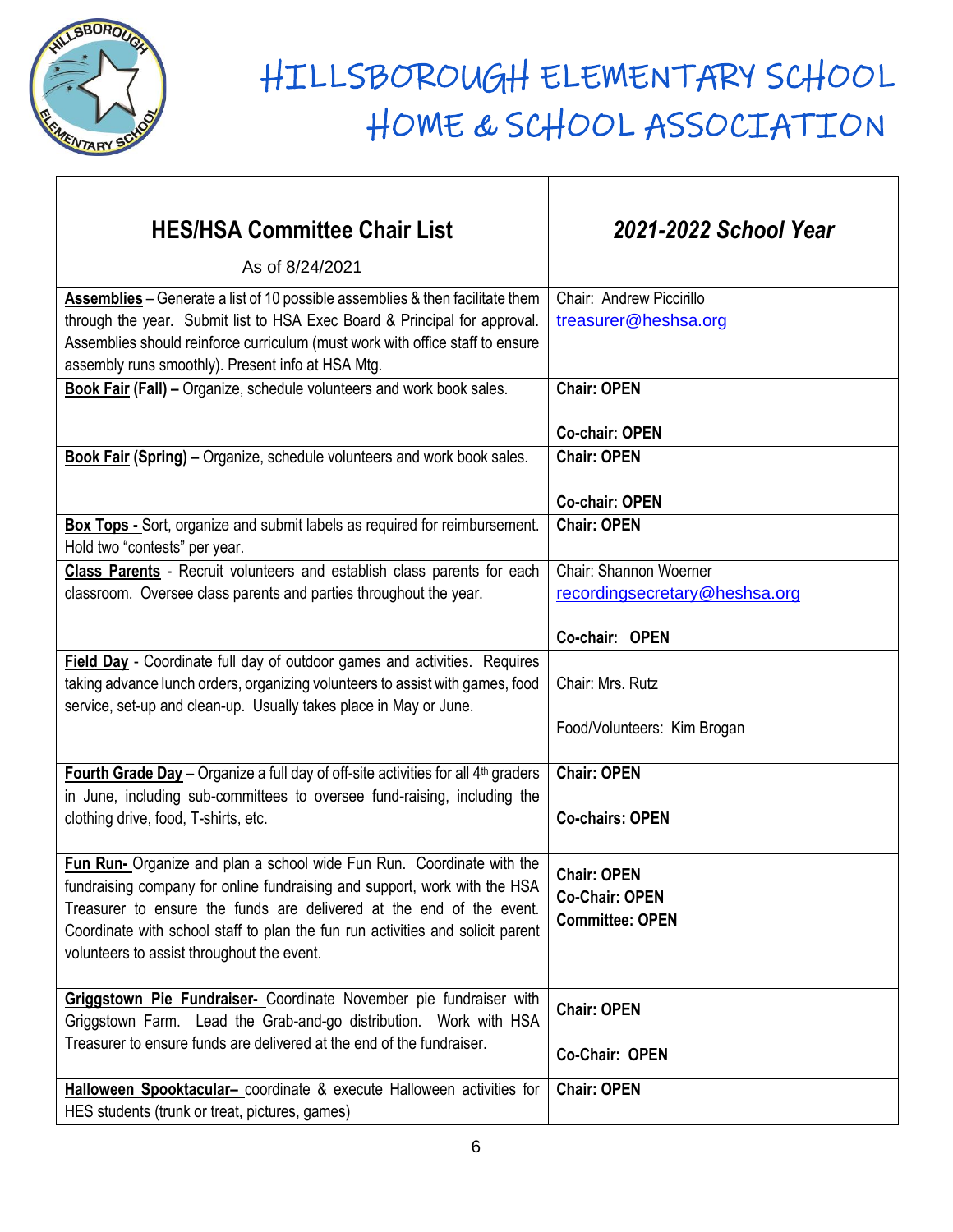

|                                                                                     | <b>Co-chair: OPEN</b>                  |
|-------------------------------------------------------------------------------------|----------------------------------------|
| Iron Peak Spirit Night- Plan a HES Spirit Night Fundraiser at Iron Peak.            | <b>Chair: OPEN</b>                     |
| (Fall/Winter 2021)                                                                  | <b>Co-Chair: OPEN</b>                  |
| Kindergarten Orientation - Coordinate volunteers & assist office staff              | <b>HSA Executive Board</b>             |
| w/Registration Day and organize the orientation day in August.                      |                                        |
| Life Skills - Coordinate volunteers and oversee this program that presents          | Chair: Jill Gleeson                    |
| the district's Life Skills program in classrooms.                                   |                                        |
| <b>Outdoor Sign</b> - Updates the HES sign at the beginning of each month. Work     | <b>Chair: OPEN</b>                     |
| with the school principal and the HES HSA E-board for sign content.                 |                                        |
|                                                                                     | <b>Co-chair: OPEN</b>                  |
| Penny Wars- Organize a school wide "penny war" competition as a school              | <b>Chair: OPEN</b>                     |
| fundraiser. Coordinate with the school and volunteers to ensure that counting       | <b>Co-Chair: OPEN</b>                  |
| of funds is completed each day, and work with the HSA Treasurer to ensure           |                                        |
| funds are delivered at the end of the event. (Spring 2022)                          |                                        |
| PICTO - Organize annual bingo-style family game night - fundraiser. This            | Chair: Meghann Valeo                   |
| large annual event includes a basket raffle, bingo game and prizes and food         | president@heshsa.org                   |
| sales.                                                                              |                                        |
|                                                                                     | Co-chairs:                             |
|                                                                                     | <b>Basket Raffle:</b>                  |
|                                                                                     | Prizes:                                |
|                                                                                     | Food:                                  |
| <b>Restaurant Nights-</b> Coordinate with local restaurants for monthly fundraisers | September (Just Subs): Mrs. Hopson     |
| to support HES HSA. Interested volunteers can sign up to coordinate for 1 or        | October (Bella Pizza): OPEN            |
| more months (Sept-June). Work with HSA Treasurer to ensure funds are                | November (Jersey Mike's): OPEN         |
| delivered following each fundraiser.                                                | <b>December (Chipolte): OPEN</b>       |
|                                                                                     | January (Wendy's): OPEN                |
|                                                                                     | February (Dominoes or Pizza Hut): OPEN |
|                                                                                     | March (Moe's): OPEN                    |
|                                                                                     | <b>April (Super Sundaes): OPEN</b>     |
|                                                                                     | May (Rita's): OPEN                     |
|                                                                                     | June (Lenny's Pizza): OPEN             |
|                                                                                     |                                        |
| Red Ribbon Week (October) Coordinate anti-drug events at HES.                       | <b>Chair: OPEN</b>                     |
|                                                                                     |                                        |
|                                                                                     | <b>Co-chair: OPEN</b>                  |
|                                                                                     |                                        |
| <b>School Beautification</b> Improve the look of the school building and grounds,   | <b>Chair: OPEN</b>                     |
| including landscaping, painting and any other ideas you may have to spruce          |                                        |
| up our school and grounds                                                           | Co chair: OPEN                         |